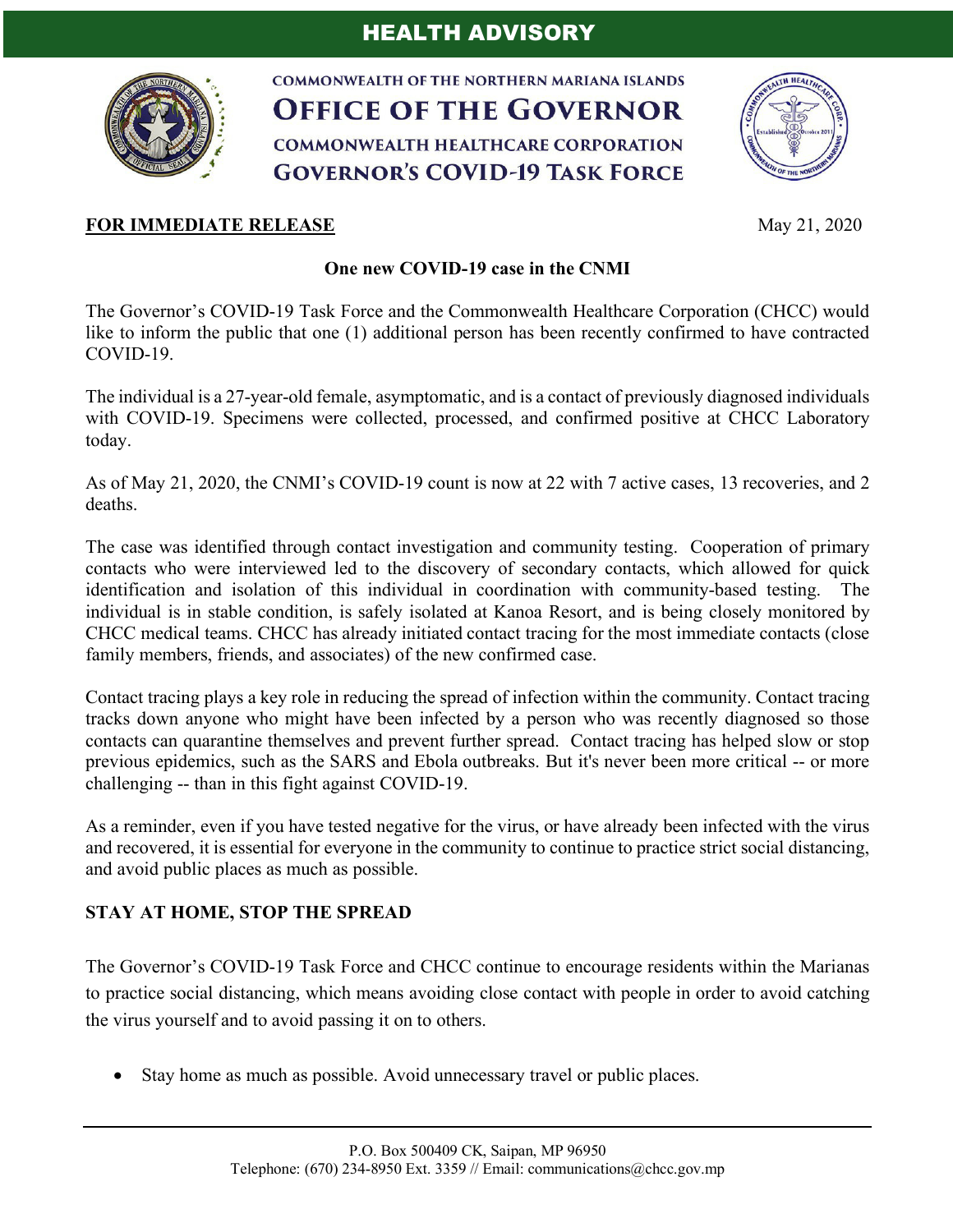- Avoid social gatherings in groups of more than 10.
- Pick up food through drive-thru, take-out, or delivery options.
- Only one healthy adult from the household should run necessary errands, such as getting groceries or picking up medications. Leave children, elderly, and other vulnerable people at home as much as possible. When returning home from an errand, wash your hands before doing anything else.
- Older adults and people with chronic medical conditions are at higher risk of getting very sick from this illness. People at high risk should stay at home as much as possible.
- Create a household plan of action https://www.cdc.gov/coronavirus/2019-ncov/prepare/checklisthousehold-ready.html
- Ensure a 30-day supply of all medicines.

Continue good hand hygiene:

- Wash your hands for at least 20 seconds with soap and water, avoid touching your face, cover coughs and sneezes with a tissue or your sleeve.
- Use an alcohol-based hand sanitizer if soap and water are not readily available.

Know the signs and symptoms of COVID-19 and what to do if you become symptomatic:

- Stay home when you are sick and if you recently traveled to a place with COVID-19. Selfquarantine means:
	- o Choosing a room in your house that can be used to separate sick household members from others.
	- o Washing your hands often with soap and water for at least 20 seconds. If soap and water are not available, use an alcohol-based hand sanitizer.
	- o Avoiding touching your eyes, nose, and mouth with unwashed hands.
	- o Limiting visitors

The CHCC appreciates the patience and understanding of the community at this time. To obtain general information about the CNMI COVID-19 response, please contact the Governor's COVID-19 Task Force Hotline at 287-0046, 287-0489, 287-1089. These numbers are available Monday to Sunday 7:00AM-7:00PM.

For medical information about COVID-19, please reach out to the COVID-19 Infoline at the following numbers: 285-1542/1672/1352/1854. These numbers are available Monday to Sunday 7:30AM-8:00PM

For mental health support and helpful tips during a crisis please call the Mental Health Support Line at 285-1856, 323-6560, 323-6561 These numbers are available Monday to Friday 7:30AM-4:30PM. For the 24/7 Disaster Distress Helpline, please call SAMSHA at 1-800-985-5990.